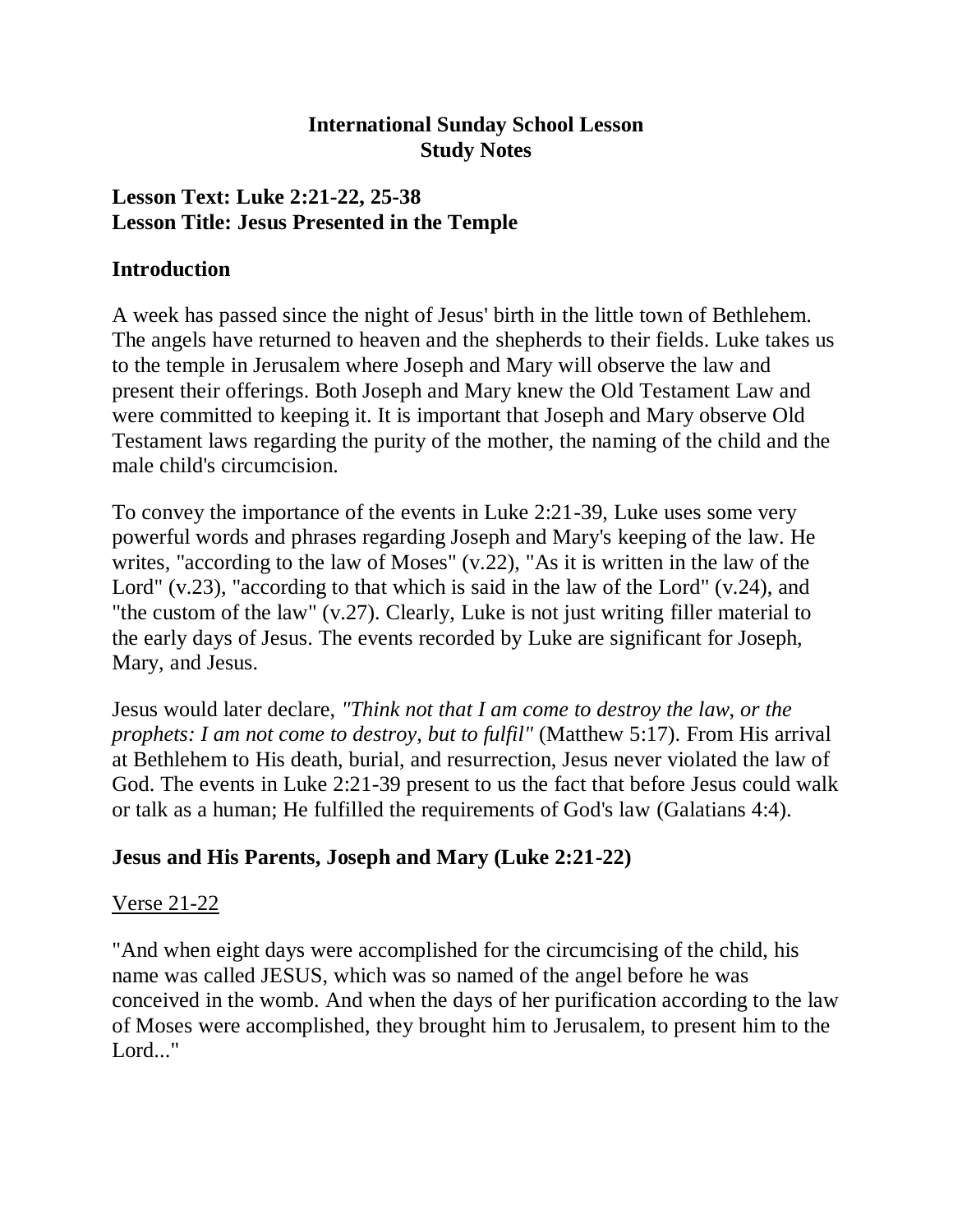According to Jewish law, a new mother was to remain in seclusion no less than forty days after the birth of her child (Leviticus 12:2-4). During this period of time, she was considered unclean.

This period of uncleanness was not a punishment but rather a protection for the new mother. Not being in contact with others protected the new mother and child from potential disease. God took care of His covenant people and He will still take care of us if we obey His word and do His will.

On the "eighth day" of life a newborn male was to be circumcised (Genesis 17:11- 12; Leviticus 12:3), at which time the child's name was publicly announced. Joseph and Mary did according to the law and "his name was called JESUS." The name "JESUS" is the Greek rendering of the Hebrew word Joshua and means, "Jehovah is salvation," or "Jehovah is my deliverance." Both Joseph and Mary had been separately told by the angel to name the child "Jesus" (Matthew 1:21; Luke 1:31).

For the next thirty-two days, Joseph and Mary observed the Old Testament laws of "purification." At the end of that time "they brought him to Jerusalem, to present him to the Lord..." This "presentation" is a formal separating of the child unto the Lord for His purpose and glory. In presenting Jesus, Joseph and Mary once again reveal their commitment and obedience to God and the law. They obeyed in Jesus' circumcision. They obeyed in Mary's purification. And now they obey in presenting their male son to the Lord. It is so encouraging to see the obedience and commitment to righteousness from Joseph and Mary. They knew the Old Testament and believed it to be true. Their belief is reflected in their complete obedience even to the smallest detail.

## **Jesus and the Man Simeon (Luke 2:25-32)**

## Verse 25

"And, behold, there was a man in Jerusalem, whose name was Simeon; and the same man was just and devout, waiting for the consolation of Israel: and the Holy Ghost was upon him."

Although the period between Malachi and the birth of Christ is commonly referred to as a period of divine silence, Luke tells us God had spoken to "a man in Jerusalem, whose name was Simeon." There are at least four notable characteristics held by Simeon. First, he was "just." This means he was generally righteous under the law governing his spiritual development. Second, he was "devout." This means he truly sought to love his fellow man in keeping with God's commandment. Third,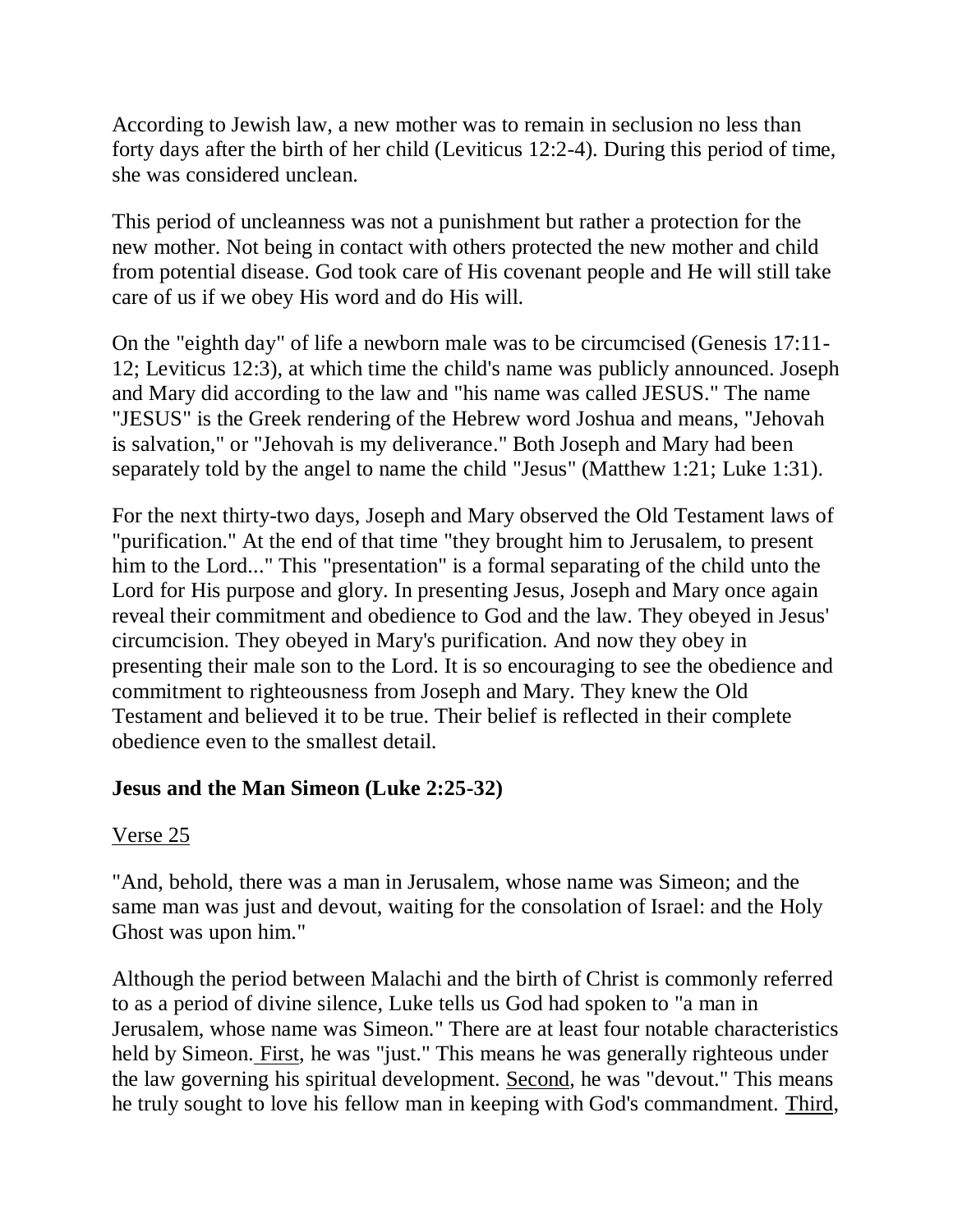he was patient as he "waited for the consolation of Israel." The word "waiting" carries the idea of "looking, longing, expecting." Simeon was "waiting for the consolation of Israel." That phrase means Simeon was eagerly looking and expecting God to fulfill His promises concerning the coming Messiah. Simeon is near 100 years old yet he is still longing to see the suffering of Israel give way to hope and comfort. Fourth, Simeon was Spirit-led as the "Holy Ghost was upon him." Simeon was living several decades before Pentecost but already living in the power of Pentecost.

# Verse 26

And it was revealed unto him by the Holy Ghost, that he should not see death, before he had seen the Lord's Christ."

The characteristics of Simeon's life are rewarded by the Lord in that "it was revealed unto him by the Holy Ghost, that he should not see death, before he had seen the Lord's Christ." Simeon must have been so sensitive to the Lord that he was honored by receiving a message from the Holy Spirit regarding "the Lord's Christ." "Christ" means "anointed," therefore "the Lord's Christ" is the Lord's anointed One.

The "Holy Ghost" promised Simeon that before he died he would "see" Jesus Christ. We don't know how long Simeon had waited for that promise to come true, but as he grew older year by year he must have had to exercise great faith for its fulfillment. Simeon is an encouragement to all believers today who patiently wait on the promises of God to be fulfilled (James 5:7-8).

## Verse 27-32

"And he came by the Spirit into the temple: and when the parents brought in the child Jesus, to do for him after the custom of the law, Then took he him up in his arms, and blessed God, and said, Lord, now lettest thou thy servant depart in peace, according to thy word: For mine eyes have seen thy salvation, Which thou hast prepared before the face of all people; A light to lighten the Gentiles, and the glory of thy people Israel."

As Simeon "came by the Spirit into the temple" his faith was rewarded. It is no coincident that he enters the temple in sync with the arrival of Joseph, Mary, and "the child Jesus." Joseph and Mary "brought in the child Jesus, to do for him after the custom of the law." This bringing of the child "after the custom of the law" was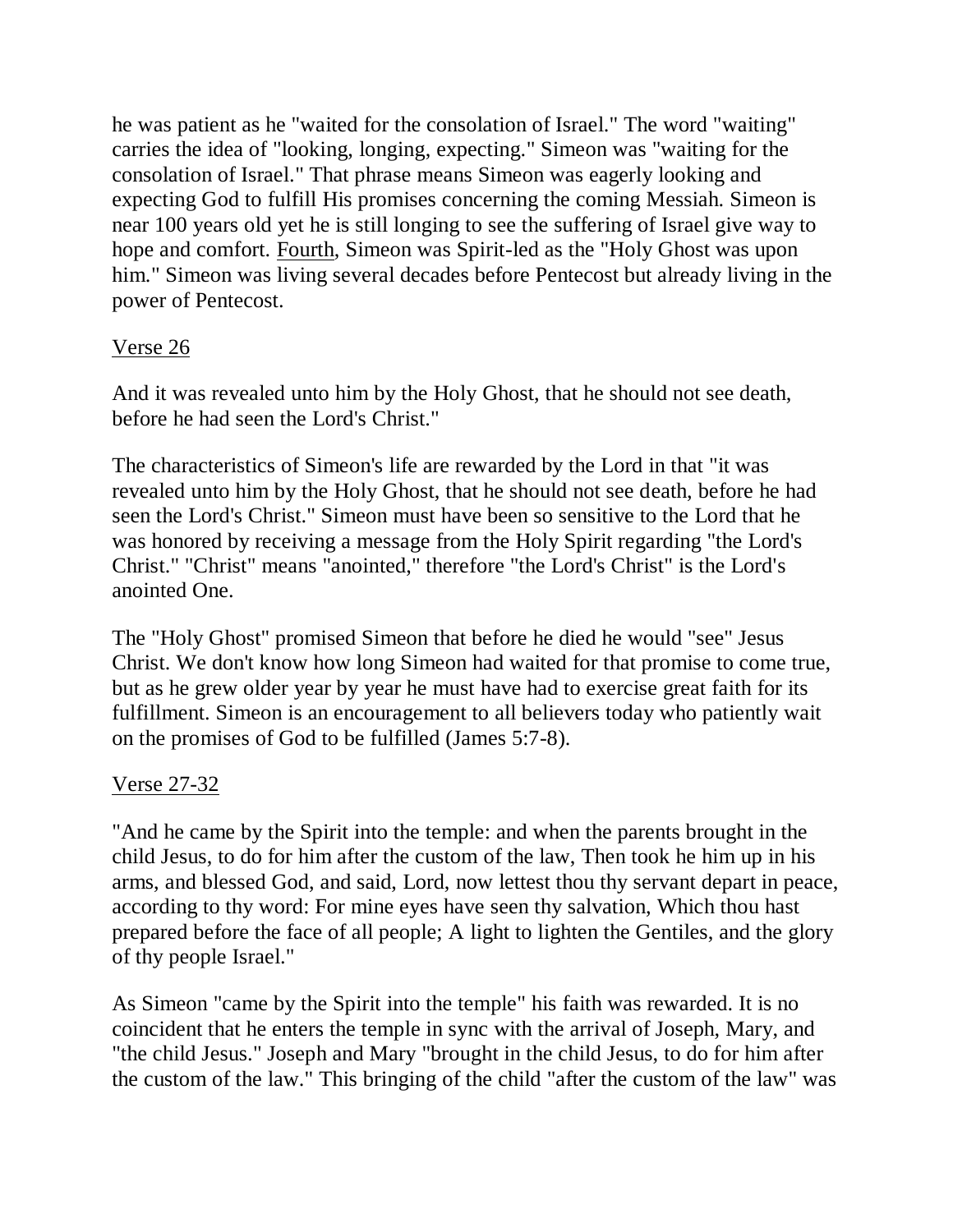required even before the giving of the Mosaic law (Exodus 13:12), and it was incorporated into the law itself.

Luke doesn't tell us what took place between the end of verse 27 and verse 28. The word "Then" indicates that something may have happened such as Joseph and Mary talking to Simeon about the conception, the birth, and all the other miraculous things concerning Jesus' birth. Whatever took place resulted in Simeon immediately recognizing the infant Jesus as the Messiah. He then "took he him up in his arms, and blessed God." "Blessed God" means Simeon offered to the Lord a hymn of praise. The content of this blessing is similar to that of Mary's (Luke 1:46- 55) and Zacharias (Luke 1:68-79).

"Which thou hast prepared before the face of all people" means the salvation of God in Christ Jesus is now open for everyone to see. Although Simeon is the one presently looking upon the Christ child, "all people" by faith can look upon Christ today and be saved (John 3:16).

Simeon's hymn of praise can be divided into two sections. The first is in verses 29- 30. Here Simeon celebrated the fulfillment of God's promise to him personally. As Simeon held Jesus in his arms he experienced a profound "peace" or security of soul. He was holding the "Prince of Peace" (Isaiah 9:6), the one of whom the angels sang, "Glory to God in the highest, and on earth peace, good will toward men" (Luke 2:14). God's favor rested upon Simeon. He was ready to die, for that is what the word "depart" means. He was ready to go home to be with the Lord forever.

Simeon had personally "seen" the "salvation" of the Lord with his own "eyes." He had not seen part of God's salvation but he had "seen" Christ who is and always will be the totality of God's salvation. There is salvation in no other (Acts 4:12).

The second section of Simeon's hymn of praise is in verses 31-32. Here Simeon celebrates the fulfillment of God's promise universally. This is especially significant for "Gentiles" who were sitting in spiritual darkness at the time of Christ's birth. The book of Isaiah contains several references to enlightenment of the Gentiles (Isaiah 42:6; 49:6; 55:5).

Not only is Jesus our "light" in this dark world, he is at the same time the "glory of thy people Israel." Christ, a light to lighten the Gentiles and "the glory of thy people Israel." "Glory" comes from the Old Testament term for the radiant splendor of God's character. This little baby Simeon held in his arms was the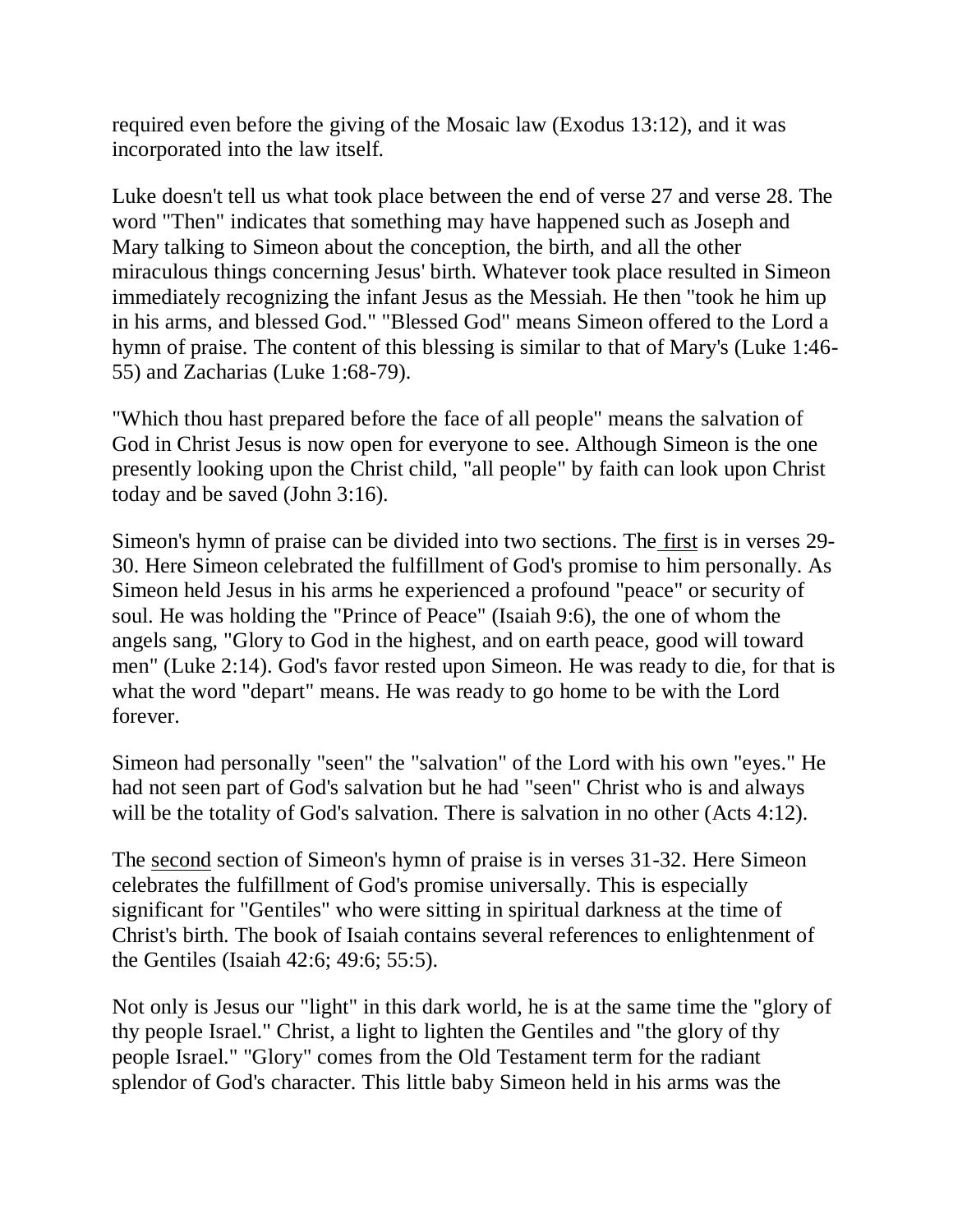"light" and "glory" of all God determined to do in salvation for the world. This little baby Simeon held was none other than God revealed in physical form.

#### Verse 33

"And Joseph and his mother marvelled at those things which were spoken of him."

Simeon's remarks and praise amazed Joseph and Mary. Remember, both Joseph and Mary had been visited by the angel Gabriel, been a part of a virgin conception, were present when Jesus was born in Bethlehem, was visited by shepherds who shared with them the angelic message from heaven, and yet they still "marveled at those things which were spoken of him!" Wow! After all Joseph and Mary had seen, heard, and been a part of concerning Jesus, they are still able to "marvel."

*Questions: Why have so many Christians seemingly lost the wonder and amazement of knowing Christ? Why don't we still marvel when we sing about Jesus, teach about Jesus, preach about Jesus and witness about Jesus? How is it Joseph and Mary still "marveled?" The answer could possibly be that they realized they would never be able to fully understand or grasp the reality of God becoming man and the incarnation of Jesus Christ! Have we lost the wonder?*

## Verse 34-35

"And Simeon blessed them, and said unto Mary his mother, Behold, this child is set for the fall and rising again of many in Israel; and for a sign which shall be spoken against; (Yea, a sword shall pierce through thy own soul also,) that the thoughts of many hearts may be revealed."

Simeon "blessed" Joseph and Mary and then directly spoke some sobering words to Mary. Mary's future concerning Jesus would involve many sorrows. The words of verse 34, "Behold, this child is set for the fall and rising again of many in Israel; and for a sign which shall be spoken against" speaks of both the tremendous earthly and eternal differences it makes whether one trusts Christ to be his personal substitute for sin. The verse also reveals the experience of all who come to Christ. As sinners coming to Christ for salvation, we must bow in humiliation and poverty of spirit before we can rise to new life in Christ. Only when we see our inadequacy are we then ready for God's grace and salvation.

Simeon's words, "a sign which shall be spoken against" is continually being fulfilled. Every day Christianity is being portrayed as intolerant, ignorant, insensitive, racists and full of bigotry. The world will fight against each other until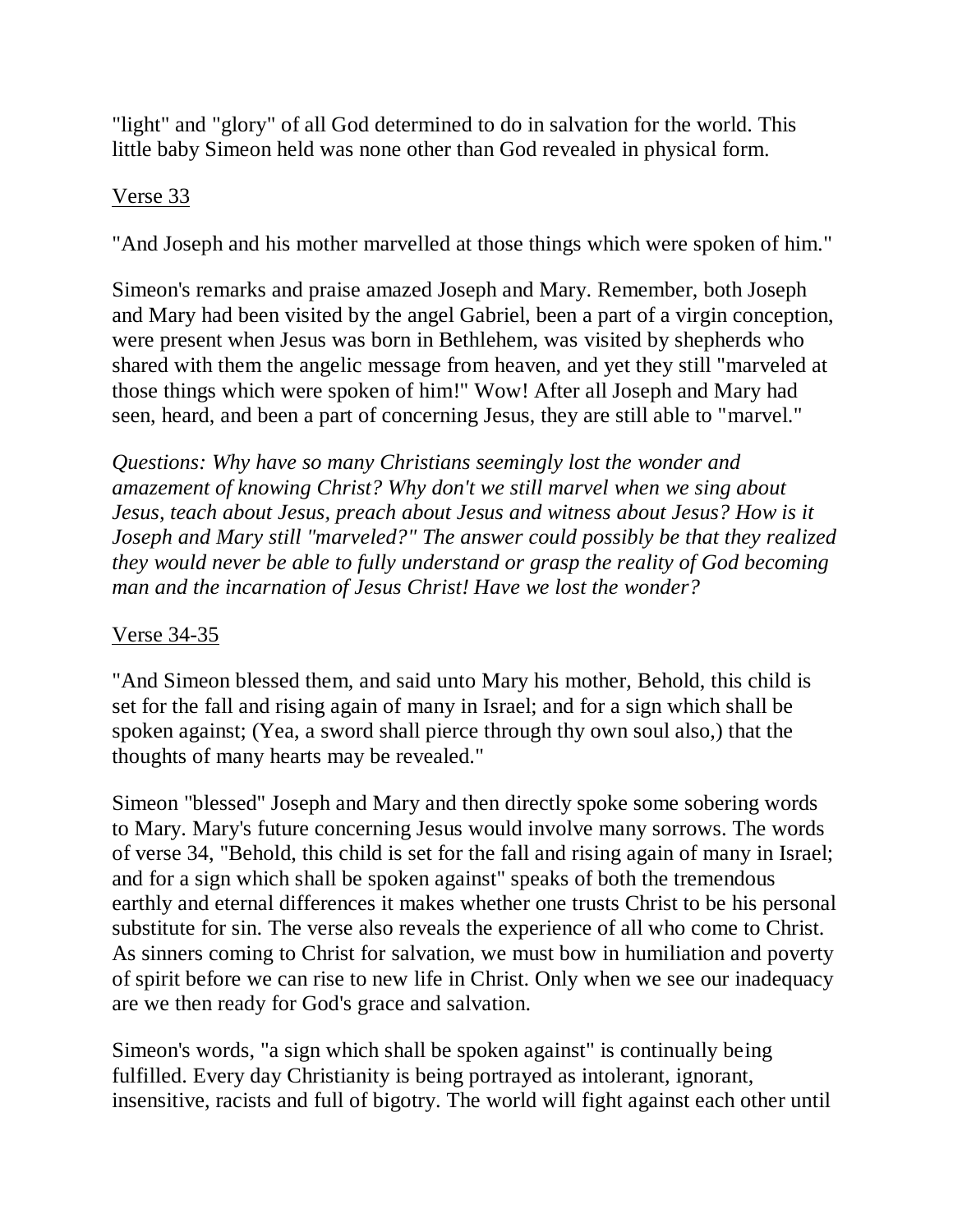it comes to Christ and the cross and then they join forces against Christianity. This is realized from individual rejection from family and friends to social exclusion because of personal faith in Jesus Christ. Jesus said, *"Suppose ye that I am come to give peace on earth? I tell you, Nay; but rather division: For from henceforth there shall be five in one house divided, three against two, and two against three. The father shall be divided against the son, and the son against the father; the mother against the daughter, and the daughter against the mother; the mother in law against her daughter in law, and the daughter in law against her mother in law"* (Luke 12:51-53).

"Yea, a sword shall pierce through thy own soul" is Luke's first mention of the cross on which Jesus would die. Part of the great mystery of salvation is that Jesus would enter the world as a man and submit to the most painful and humiliating treatment any human being ever faced. Simeon predicted Jesus' effect on Mary personally and on the nation as a whole. The word "sword" is the Greek word *rhomphaia*, referring to "a giant, slashing-crushing blade." Jesus' death will be like a "slashing blade" to His mother and it will divide the nation cutting and separating believers from unbelievers (Matthew 10:34-39).

#### **Jesus and the Prophetess Anna (Luke 2:36-38)**

#### Verse 36-37

"And there was one Anna, a prophetess, the daughter of Phanuel, of the tribe of Aser: she was of a great age, and had lived with an husband seven years from her virginity; And she was a widow of about fourscore and four years, which departed not from the temple, but served God with fastings and prayers night and day."

Another individual present when Jesus was presented in the temple was "Anna." She was "a prophetess" which means she taught or ministered the word of God. She was "the daughter of Phanuel, of the tribe of Aser." When Joshua divided the land of Canaan, the tribe of Asher (Anna's tribe) received land far north. Asher was a weak tribe unable to drive out her enemies. When Israel feel to Assyria, the ten tribes of the north, including Asher were scattered in captivity and virtually disappeared from history. But Anna's ancestors left their inheritance in the north and moved south to worship in the temple in Jerusalem. Because of that move, Luke tells us, "And there was one Anna..."

"Anna" was of "great age, and had lived with an husband seven years from her virginity; And she was a widow of about fourscore and four years." After "seven" years of marriage, Anna suffered a terrible, yet fairly common, tragedy in that her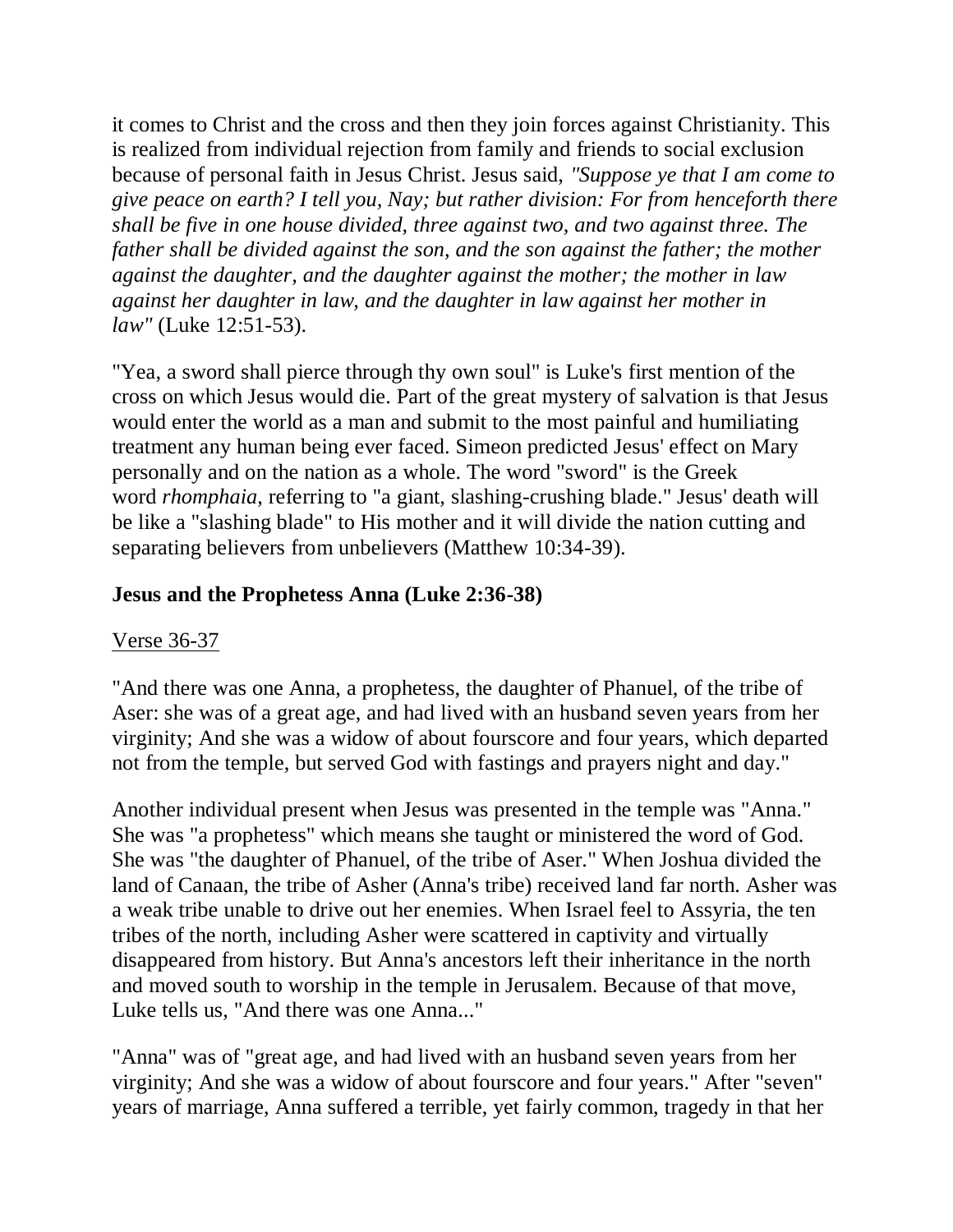husband died. Rather than remarry, she devoted the remainder of her life in "the temple" serving God "with fasting and prayers night and day." Like Simeon, she actively anticipated the coming of the Messiah.

#### Verse 38

"And she coming in that instant gave thanks likewise unto the Lord, and spake of him to all them that looked for redemption in Jerusalem."

Anna and Simeon undoubtedly knew one another and probably worshipped with a group of people who eagerly sought the Messiah. On the day when Joseph and Mary presented Jesus and Simeon was holding Him in his arms, "she coming in that instant gave thanks likewise unto the Lord." The word "instant" means "the very moment she saw the Christ child." It had been at least 60 years since her husband died and she had prayed many prayers, gone without many meals, and patiently waited and believed Messiah would come. That moment had now arrived. Just as Simeon lifted up Jesus in his arms and began to glorify the Lord, Anna walked by and realized what was happening.

Anna "gave thanks" and began speaking about "him to all them that looked for redemption in Jerusalem." Up until this point in her life, Anna had spent all her time talking to God about man's need of redemption. Now, she starts talking to everyone who needed God's redemption. Imagine her excitement as she reported to all who would listen how she had seen the Christ child.

Luke doesn't tell us how the people responded to her report. Some may have laughed at her; others may have ridiculed or ignored her. After all, she was an old widow woman who had spent a lot of years at the temple. But I think it is safe to say that some heard her and no doubt rejoiced with her.

## **Conclusion**

Without much attention or fanfare, Joseph and Mary took Jesus to the temple to satisfy the requirement of the law. Jesus would now take his place alongside His kindred Jews. At this point in his life, only a small circle of people understood the importance of what was occurring the first week of Jesus' life.

Jesus' first trip to the temple came and went without much notice from the religious leaders of Israel. It wouldn't be long until they would accuse Him of violating the law of God and breaking God's commands. On the contrary, the Messiah came to